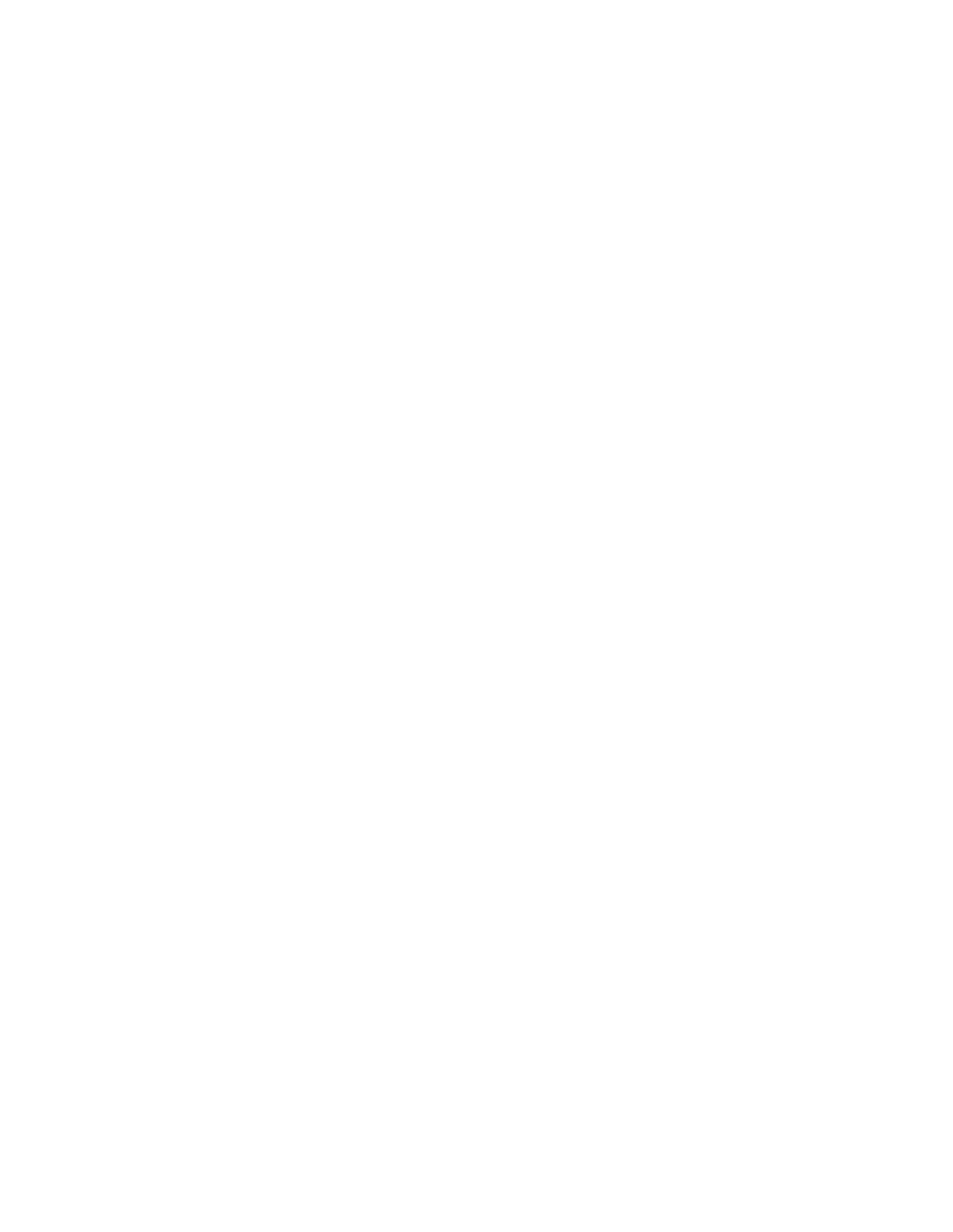### About the Author

David Harley CISSP, ESET Research Author, is an experienced and well-respected anti-virus researcher, and also holds qualifications in security audit, ITIL service management, and medical informatics. Until 2006 he worked in the UK's National Health Service, where he specialized in the management of malicious software and all forms of email abuse, and managed the Threat Assessment Centre. He has worked as an independent author and consultant to the anti-virus and security industries, and is Chief Operating Officer of AVIEN (Anti-Virus Information Exchange Network).

He was co-author of "Viruses Revealed" and has contributed chapters to many other books on security and education for major publishers, as well as a multitude of articles and conference papers. He was technical editor and lead author of "The AVIEN Malware Defense Guide for the Enterprise", also for Syngress.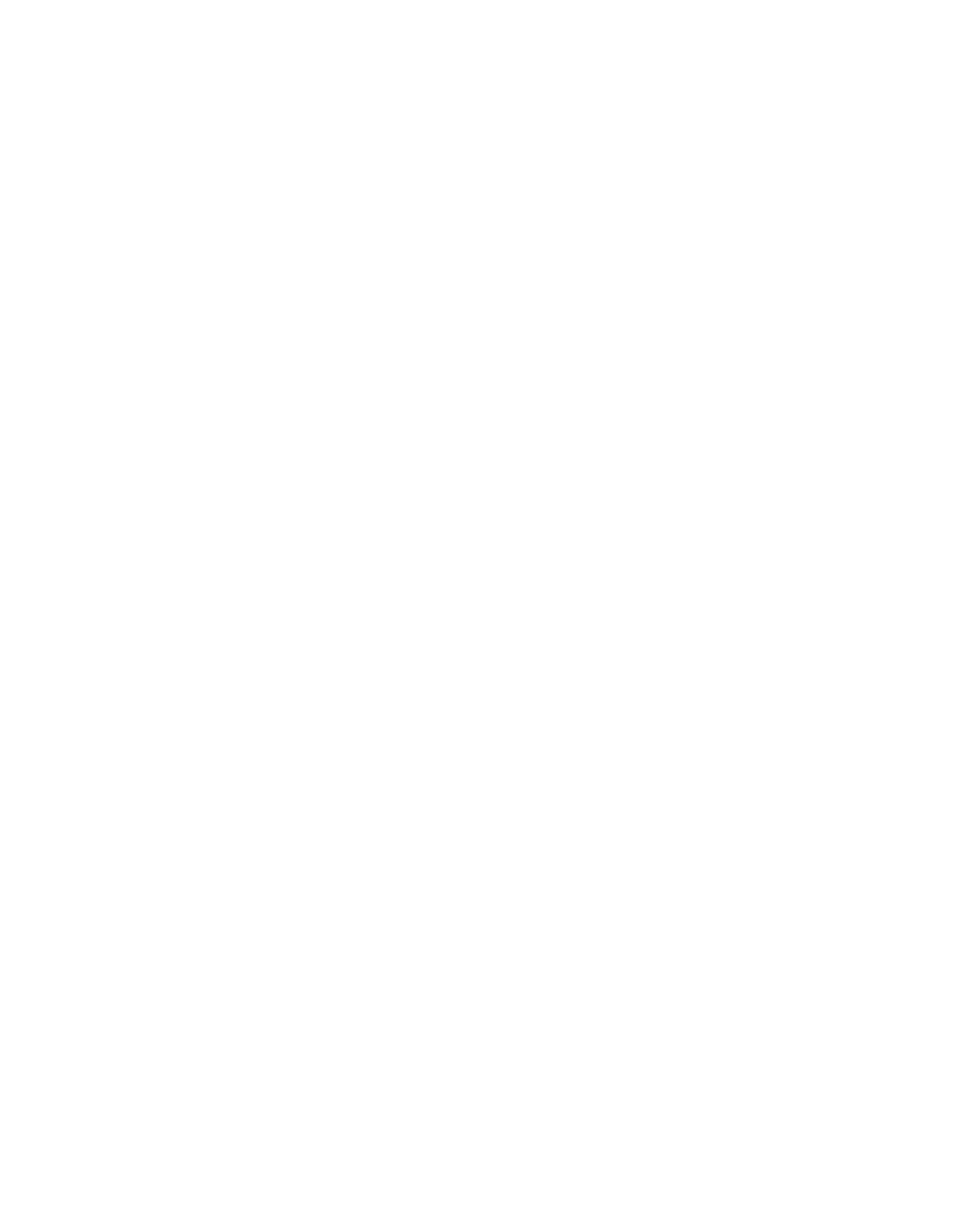## Table of Contents

| About the Author                                      |    |
|-------------------------------------------------------|----|
| Introduction                                          |    |
| Recognizing and Handling Hoaxes                       | Χ  |
| List Entry format                                     | 10 |
| "Snopes/Postcard" hoax                                | דר |
| "Do you really know how to forward emails?" semi-hoax | 13 |
| <b>Other Resources</b>                                | 2O |
| Contact information                                   | 24 |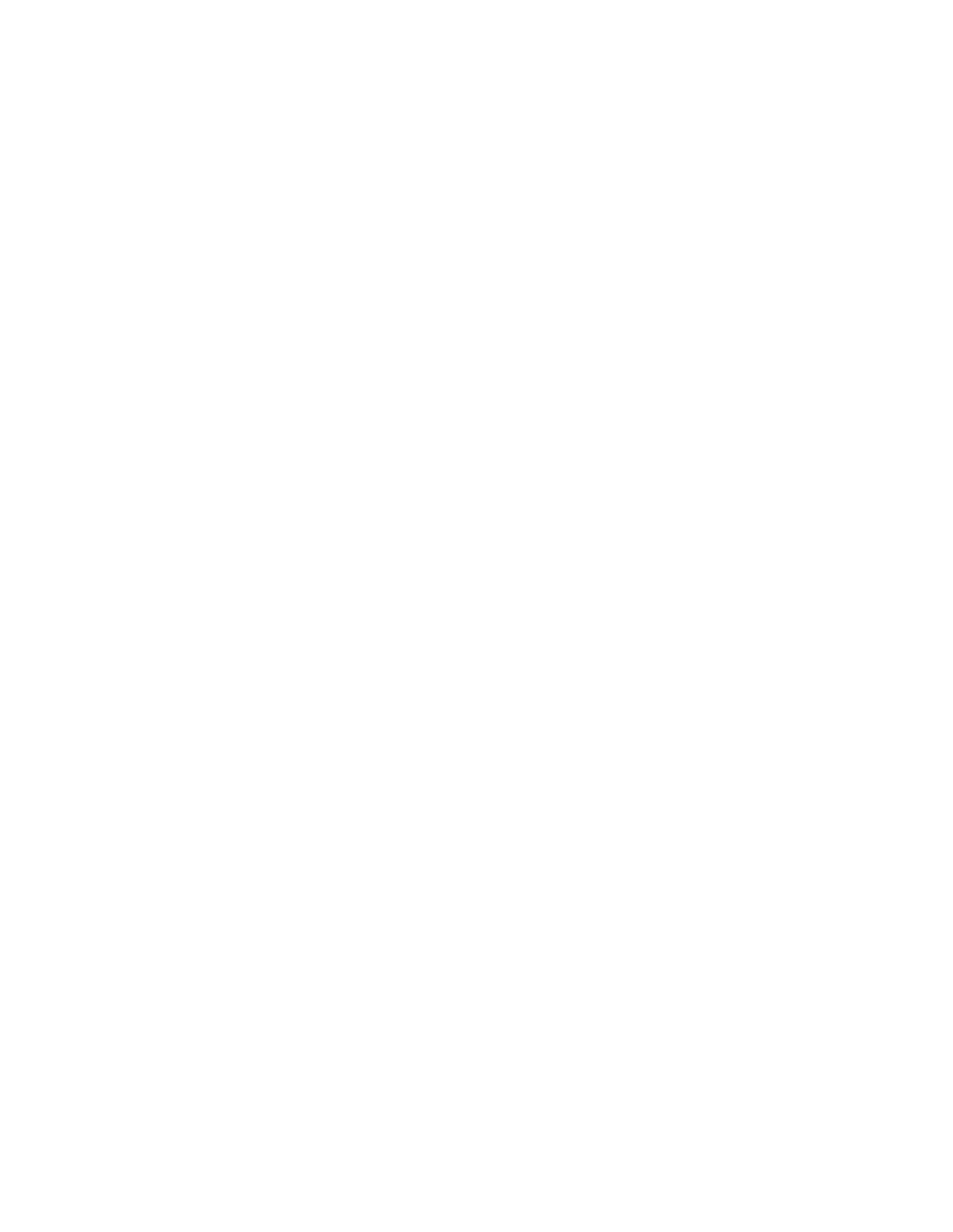#### **Introduction**

This is a listing of hoaxes and chain letters that are commonly reported right now, though it might be expanded to include more varied material, as time allows. Not all hoaxes are chain letters, of course. Come to that, not all chain letters are hoaxes, either, but it's rarely a good idea to forward chain e-mail, even if it doesn't include any deceptive elements.

I used to say "never" rather than "rarely", but some situations do arise where people have an emotional need to participate actively in an issue (for instance, the identification of 2004 Tsunami victims or the search for the missing English child Madeleine McCann) and feel that chain e-mail offers them a way to do that. Unfortunately, it's not a very efficient way, since it results in the same message (whether true, false or in between) being received over and over. Often, a chain letter that *does* attempt to deal with a real issue becomes a total pain because it has become obsolete and irrelevant, yet the letter keeps on circulating.

Fortunately, not all hoaxes pose such ethical and psychological dilemmas. A great many of them are originally the work of hoaxers who make glorify themselves by exploiting the good intentions of other people, by getting them to spread chain mail in the belief that they're doing something that benefits others (such as alerting them to a virus problem). Of course, some hoaxes (or semi-hoaxes) arise out of genuine misunderstandings and misconceptions, or become divorced from the truth as they spread further across the Internet. However, many are started by an individual whose warped self-esteem is boosted each time one of his victims is made to feel stupid when they realize they've been hoaxed.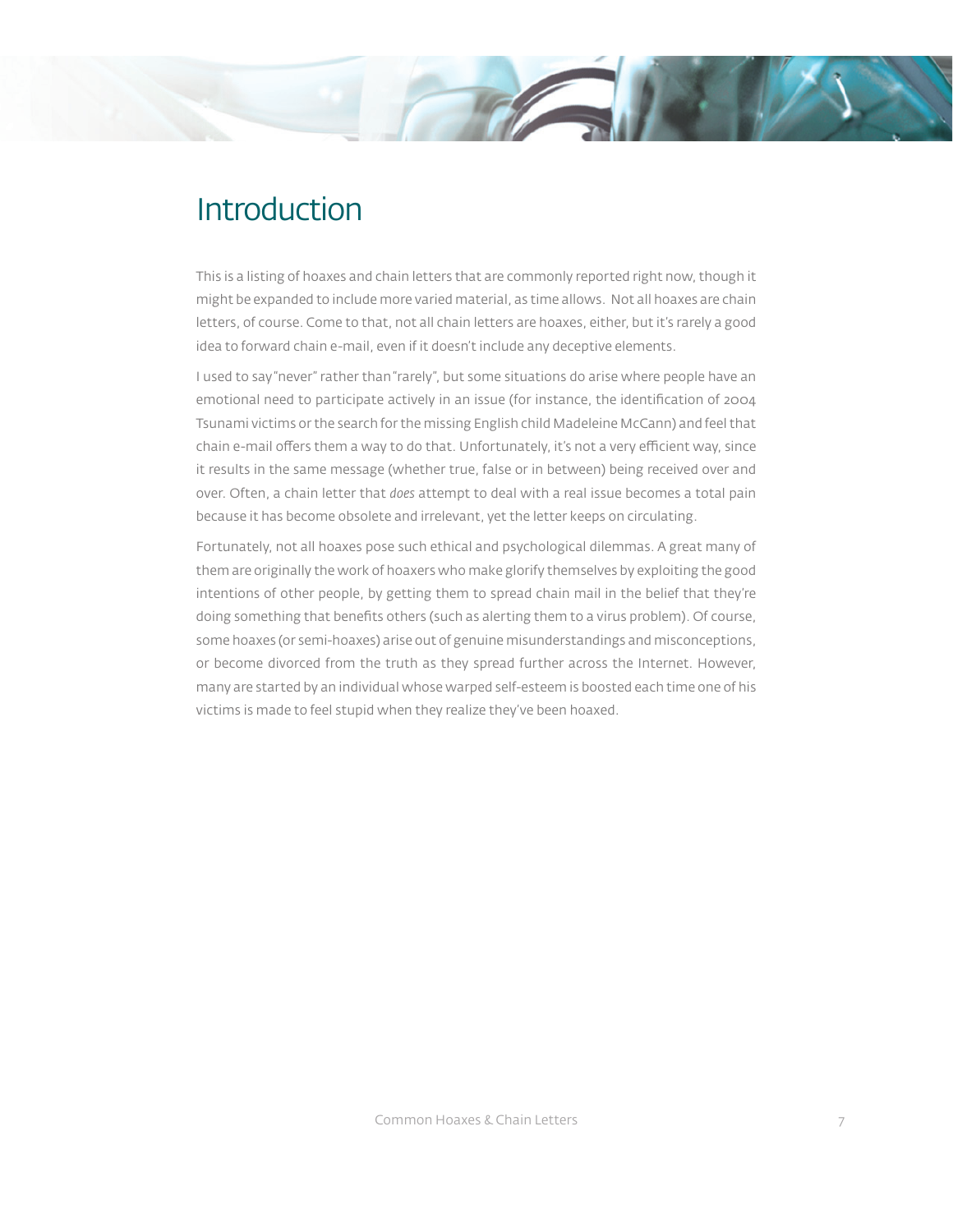### Recognizing and Handling Hoaxes

Here at ESET our primary focus is on real malware rather than viruses that don't actually exist. However, virus hoaxes and other chain letters are clearly very much an ongoing problem, and these are some of the points that administrators and support units may find it useful to reinforce:

- A story doesn't become truer if 10,000 people forward it as a message.
- Circumstantial detail that may be correct itself can be used as irrelevant pseudocorroboration of a Big Lie.
- The presence of circumstantial contact detail such as a telephone number doesn't prove that it's a real number or belongs to a real person
- Mention of AOL, Nike, Microsoft, McAfee (even hoax-dubunking sites like www. snopes.com) and so on do not prove that those companies have endorsed the message that mentions them.
- Bill Gates didn't get to be the third richest man in the world by giving his money away to people as a reward for forwarding email.
- If email was that easy to track, there'd be no spam problem. No-one is going to give you a cell phone, a \$2000 check, or even donate money to cancer research or a children's charity because you forward multiple emails.
- If a message says it isn't a scam or a chain letter, that's may be a good indicator that it *is*.
- To forward a chain letter without checking its validity is naive. Forwarding a chain letter just in case it might be true is both naive and lazy. Forwarding a chain letter in the hope of its stopping people forwarding chain letters is simply bizarre.
- No security alert should be passed on without authorization and, if there's any doubt, verification by a competent authority.
- Any alert that describes a virus that can't be detected by anti-virus is either a hoax or pessimistic beyond belief.

There are many heuristics (rules of thumb) which can be used with some success to identify common types of hoax:

• They may have the characteristics of a chain letter - "Pass this on to everyone you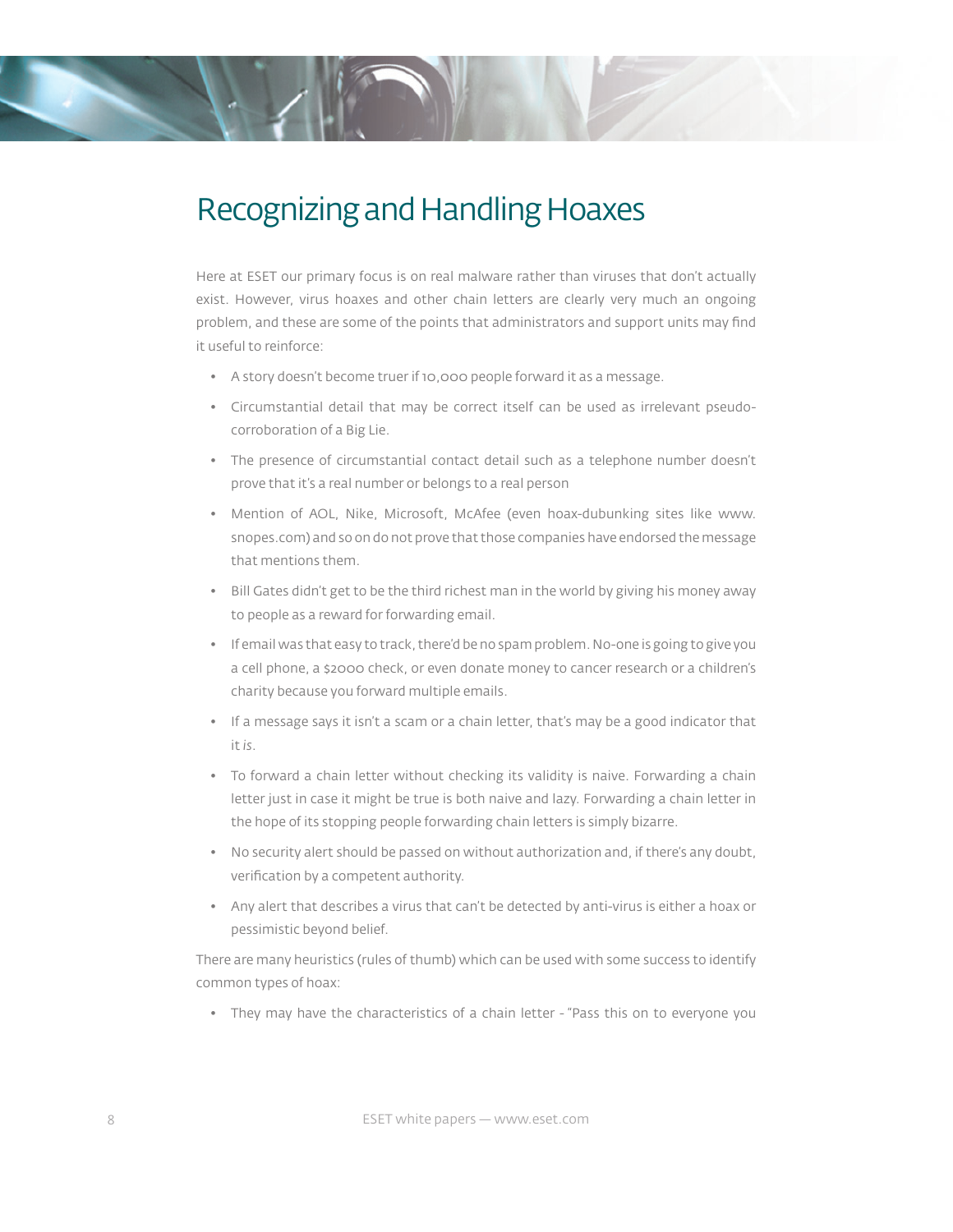

know, otherwise something unpleasant will happen."

- They are usually undated, or have no realistic or verifiable date. "Yesterday" or "just issued by..." tells you nothing. Of course, a convincing actual date doesn't prove that it's not a hoax in itself.
- Similarly, there is usually no expiry date on warning, but the presence of such a date doesn't prove anything in itself.
- There is no identifiable organization quoted as the source of the information, or else the organization is one not normally associated with security advice and expertise. These attributions are invariably intended to add what Padgett Peterson has referred to as "credibility by association" and should not be taken on trust. However, this doesn't mean that attribution to a credible source shouldn't be treated with scepticism. Anyone can say "I heard it from someone at ESET" (or Symantec, or SANS, or....).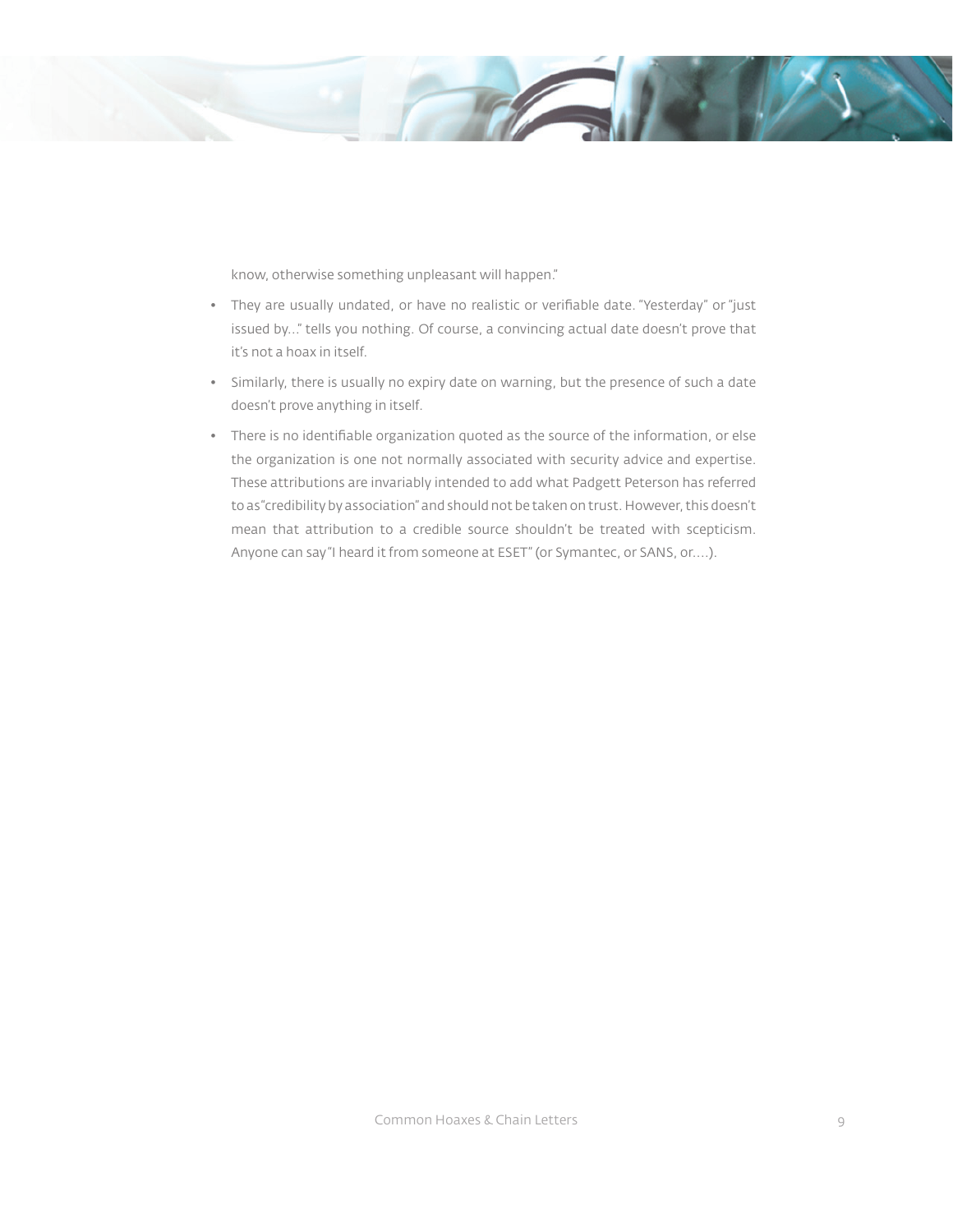## List Entry Format

Each entry includes a "traffic light" hoax status indicator:



Red = completely fabricated, not a word of truth in it. Do not forward it indiscriminately, even to refute it, but feel free to direct people to this page and other anti-hoax resources.



Amber = not altogether false: in fact, many hoaxes are better described as semi-hoaxes, which carry a grain (or several grains) of truth, but their usefulness has been compromised, deliberately or otherwise, by the introduction of misunderstandings and misconceptions, or downright deception.



Green = True. That doesn't mean it's a good idea to forward it indiscriminately, though. I've never yet seen chain e-mail that was worth forwarding in the form in which it arrived.



Red and amber = status undetermined, but since it found its way into this document, perhaps it would be sensible to assume the worst.

The text of the actual message is shown in Courier (monotype), and interpolated comments are shown in normal body text, but italicized.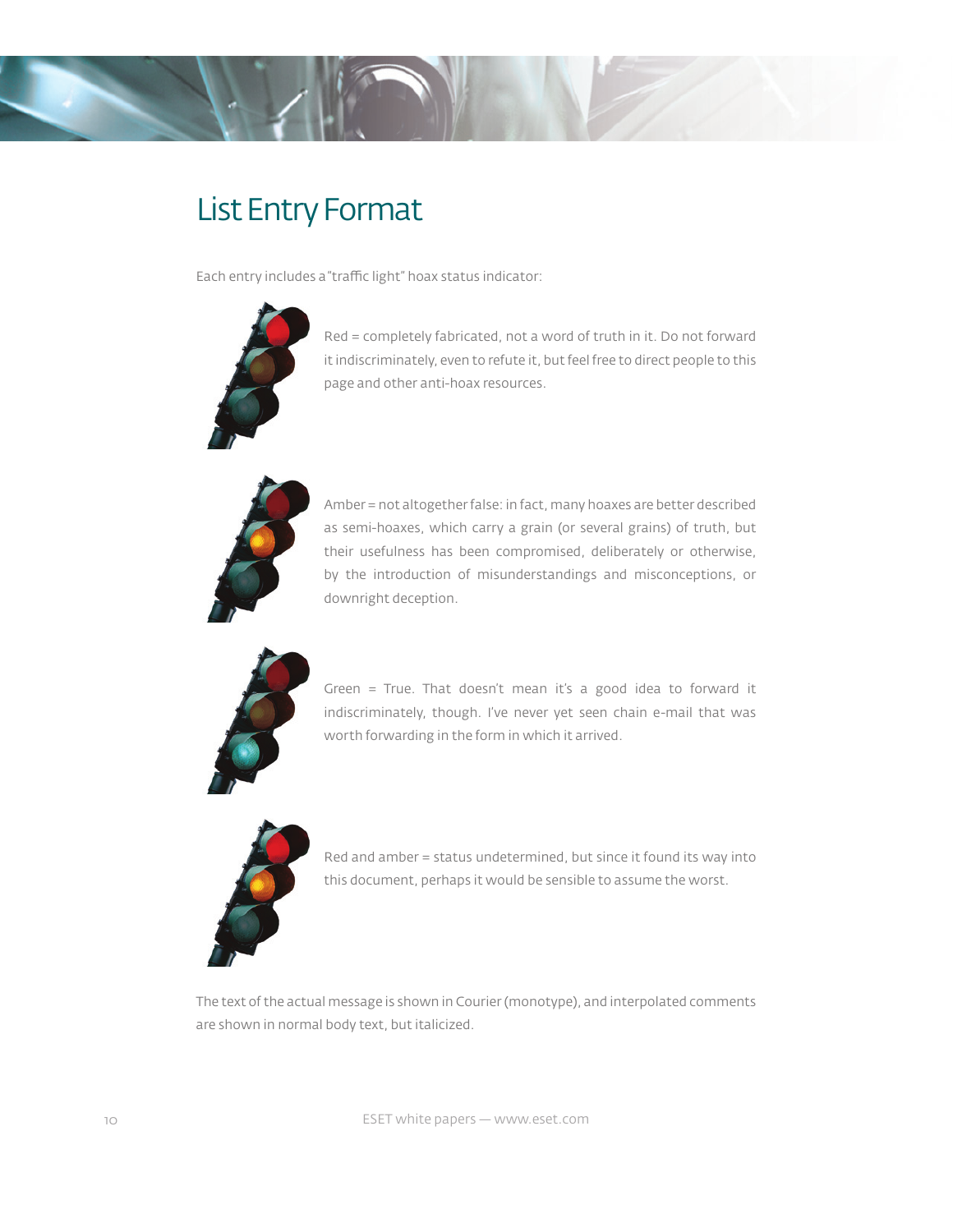#### "Snopes/Postcard" Hoax



Red = completely fabricated, but with a misleading reference to www. snopes.com, which is an informational site that actually does a very good job of tracking and classifying hoaxes.

Alternative names and keywords: Olympic Torch, Invitation, A Virtual Postcard for you, Merry Christmas, Sector Zero.

Hi All, I checked with Norton Anti-Virus, and they are gearing up for this virus!

*As a matter of fact, Symantec list a very close variant to this hoax in their hoax listings as Olympic Torch: clearly, they are not "gearing up" for a virus that doesn't exist. This assertion is a deliberate deception included to lend authenticity to the hoax.*

I checked snopes.com, and it is for real!! http://www.snopes.com/ computer/virus/postcard.asp (last updated 2/13/08)

*This is a genuine link, but it doesn't refer to this mythical virus: it refers to a wave of emails sent out in 2007 by (and with the intention of propagating) the Storm botnet (Nuwar, Zhelatin, Peacomm). In fact, the same link actually refers to (as a hoax virus) a version of this message, which they further describe at http://www.snopes.com/computer/virus/invitation.asp*

VERIFY IT FOR YOURSELF. DON'T GET CAUGHT!

*Good advice.*

Get this E-mail message sent around to your contacts ASAP.

PLEASE FORWARD THIS WARNING AMONG FRIENDS, FAMILY AND CONTACTS!

*Bad Advice. The next few paragraphs are essentially the same hoax that has been circulating for several years: it's almost identical to the Olympic Torch hoax, apart from the substitution of the POSTCARD for the mythical Torch image.*

You should be alert during the next few days. Do not open any message with an attachment entitled 'POSTCARD,' regardless of who sent it to you.

It is a virus which opens A POSTCARD IMAGE, which 'burns' the whole hard disc C of your computer.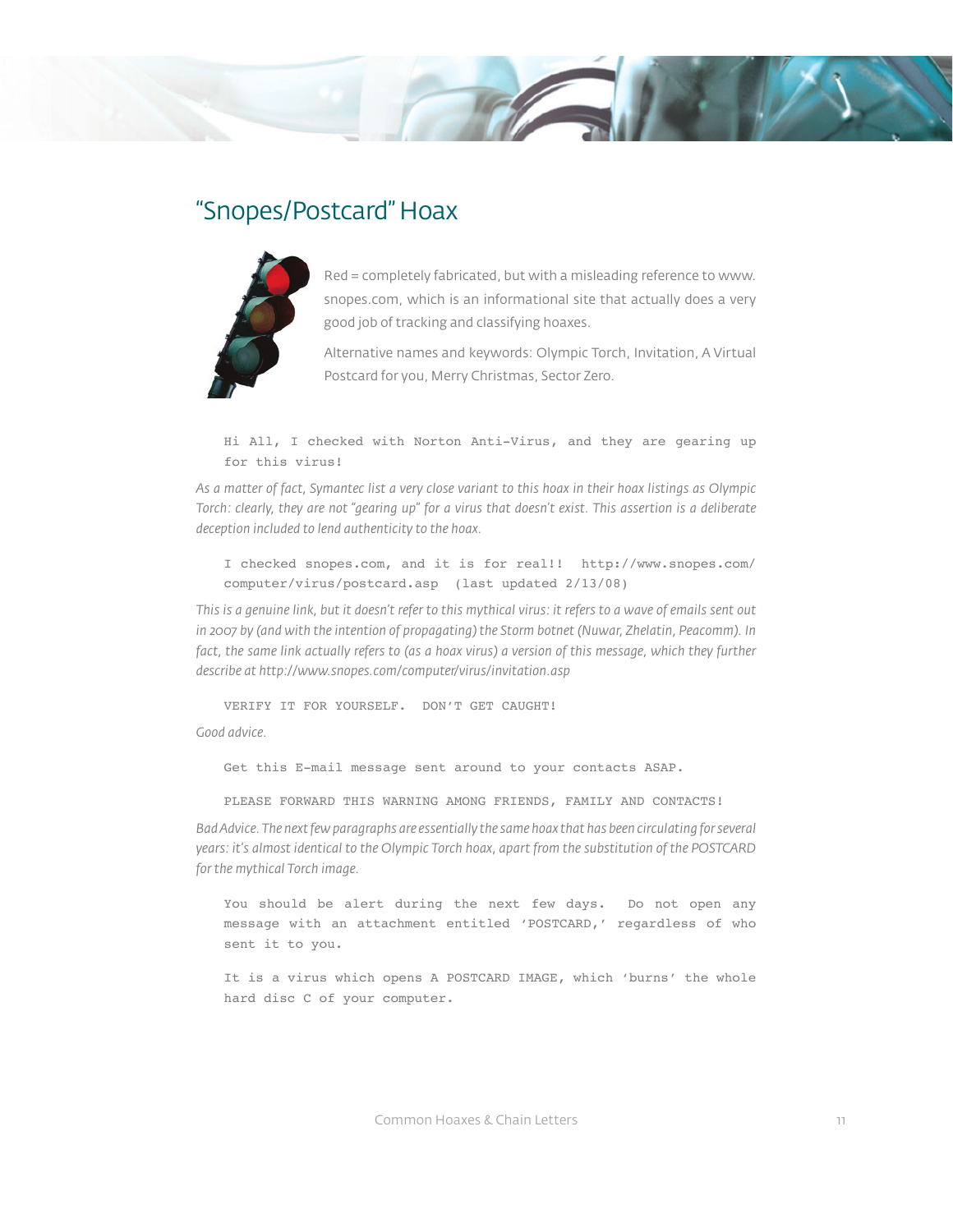

This virus will be received from someone who has your e-mail address in his/her contact list. This is the reason why you need to send this e-mail to all your contacts. It is better to receive this message 25 times than to receive the virus and open it.

If you receive a mail called' POSTCARD,' even though sent to you by a friend, do not open it.! Shut down your computer immediately.

This is the worst virus announced by CNN. It has been classified by Microsoft as the most destructive virus ever. This virus was discovered by McAfee yesterday, and there is no repair yet for this kind of virus.

This virus simply destroys the Zero Sector of the Hard Disc, where the vital information is kept.

COPY THIS E-MAIL, AND SEND IT TO YOUR FRIENDS. REMEMBER: IF YOU SEND IT TO THEM, YOU WILL BENEFIT ALL OF US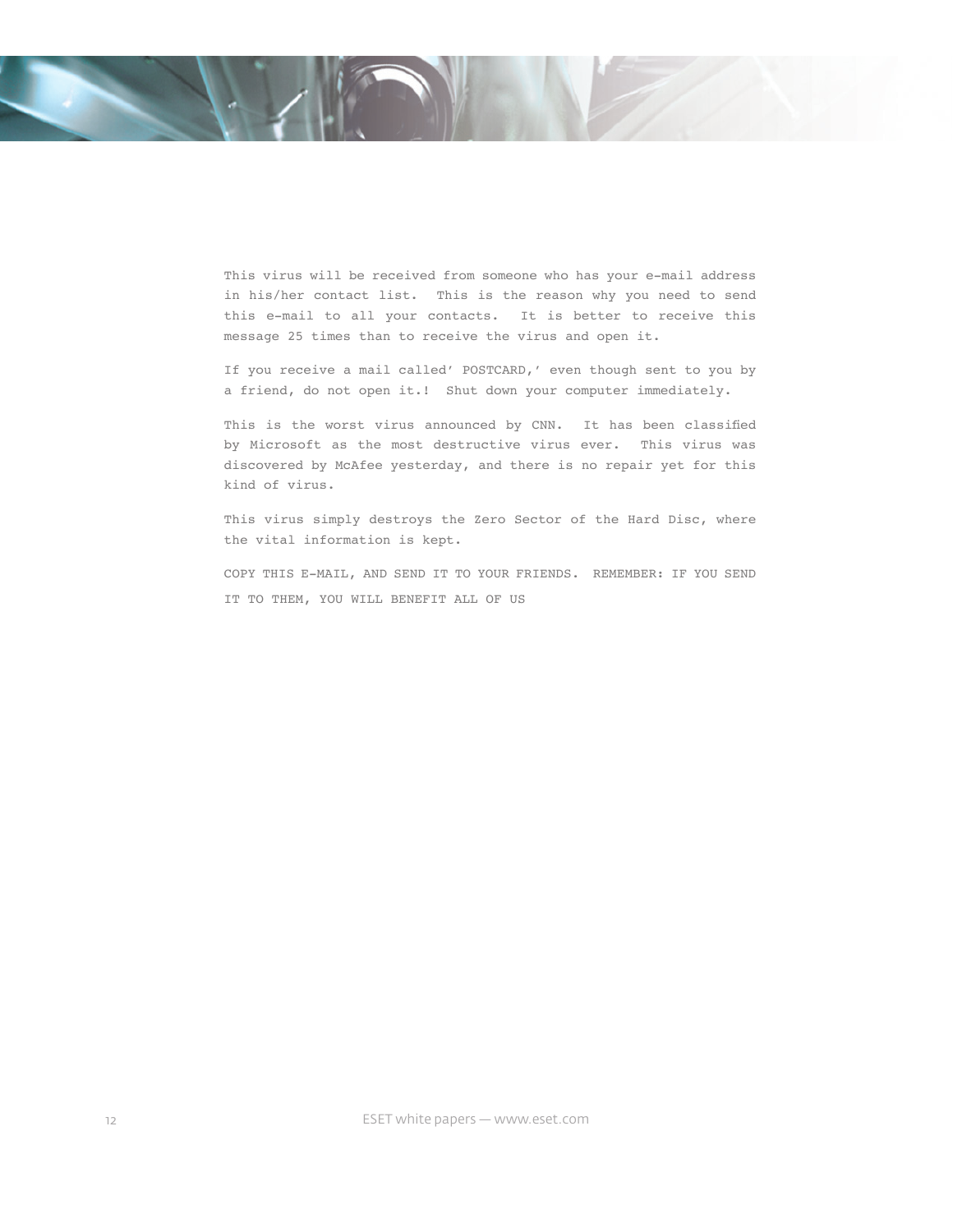#### "Do you really know how to forward emails?" Semi-Hoax



Amber = not altogether false, but of questionable value, and undoubtedly a chain letter.

A friend who is a computer expert received the following directly from a system administrator for a corporate system.

*This kind of opening is characteristic of many hoaxes and urban legends (we sometimes use the acronym FOAF, for Friend Of A Friend, to describe stories* 

*where the person to whom whatever it is actually happened is always someone the sender doesn't know personally, someone a few links down the chain of forwarders). Assumptions here are that:*

- *Invocation of expertise and authority, even though the individuals concerned are totally anonymous and may or may not exist at all, corroborates the authenticity of the message. Making it two "experts" rather than one is a nice touch, but doesn't really prove anything at all.*
- *Being a "computer expert" or a system administrator makes you an expert on spam, malware and so on. Actually, many people who may fi t the "computer expert" description in some senses and/or do administer systems perfectly competently, nevertheless know less than you might*  think about the specifics of security. In fact, in my years as a security analyst, sysadmin, and security manager, I came across many instances where IT staff, system managers, support staff, even security specialists, nevertheless distributed or forwarded poor or misleading *information, even hoax emails, proving themselves as gullible as anyone else. Remind me to tell you sometime about what Rob Rosenberger calls "False Authority Syndrome", where an individual is assumed to be an expert because he has knowledge in (often) unrelated areas, or even just because he's some sort of celebrity.*

It is an excellent message that ABSOLUTELY applies to ALL of us who send e-mails.

*Of course it is and does. I just read it on the Internet, so it must be true in every detail. That was meant to be ironic, by the way.* 

Please read the short letter below, even if you're sure you already follow proper procedures.

*I'm sure of nothing but how little I know. But I'm always ready to learn.* 

Do you really know how to forward e-mails? 50% of us do; 50% DO NOT. *And 97.6935% of statistics are made up on the spot.* 

*("I'm a poet. And I know it…" OK, it doesn't scan too well, and Milton is probably turning in his grave.*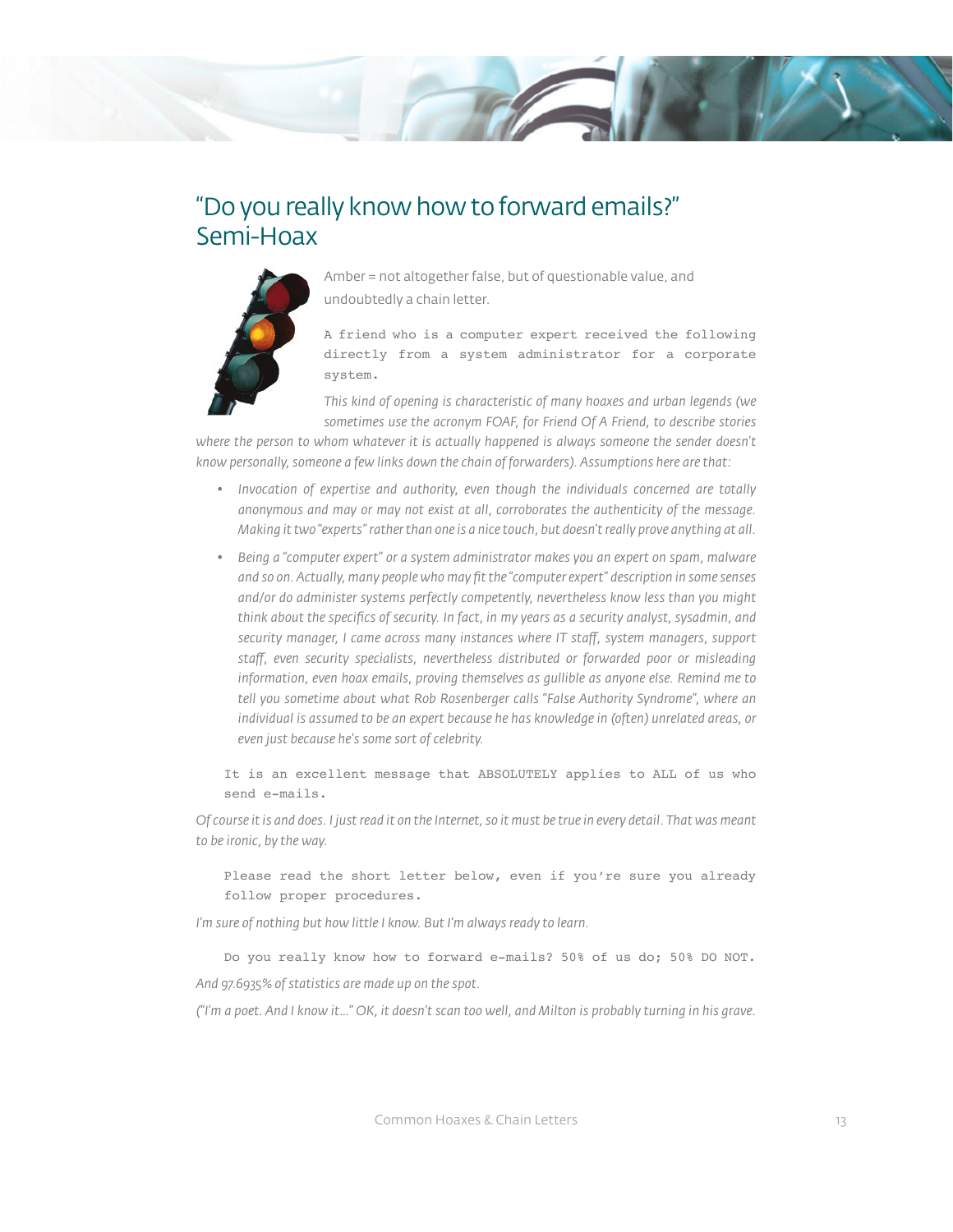*The point, though, is that anyone can make up an unsupported statistic.)*

Do you wonder why you get viruses or junk mail? Do you hate it? *I think that's called a rhetorical question. And rhetoric is what you use to sell an idea to people who are easier to persuade with psycholinguistics than with logic and pure fact. :-/*

Every time you forward an e-mail there is information left over from the people who got the message before you, namely their e-mail addresses & names. As the messages get forwarded along, the list of addresses builds, and builds, and builds, and all it takes is for some poor sap to get a virus, and his or her computer can send that virus to every e-mail address that has come across his computer.

*Well, there's some truth in this. A message that's forwarded does contain header information that can include the email addresses of other individual recipients, and it is possible for malware to scan a hard disk for addresses to send itself to, or for spamming purposes. But the steps listed here make virtually no difference in that respect, except to mislead those of us who aren't particularly computer-literate.* 

Or, someone can take all of those addresses and sell them or send junk mail to them in the hopes that you will go to the site and he will make five cents for each hit. That's right, all of that inconvenience over a nickel!

*Well, taken as a whole, it's a great many nickels. Unfortunately, though, this is far from the only (or even the most common) means by which spammers harvest addresses. So this isn't going to fix the* spam problem (or even just your spam personal problem) any more than all the other instant fixes of *the past 10-20 years.*

How do you stop it? Well, there are several easy steps:

*The 11th Law of Data Smog: "Beware stories that dissolve all complexity." ("Data Smog", by David Schenk, Abacus 1997)*

 (1) When you forward an e-mail, DELETE all of the other addresses that appear in the body of the message (at the top).

*Well, that's often good netiquette. Many people forward or reply to messages without editing them at*  all, which can result in unnecessarily long and difficult-to-read messages. However, email addresses *are often listed in the body of the message in a form that doesn't give spammers anything to harvest. For instance:*

*> —–Original Message—–*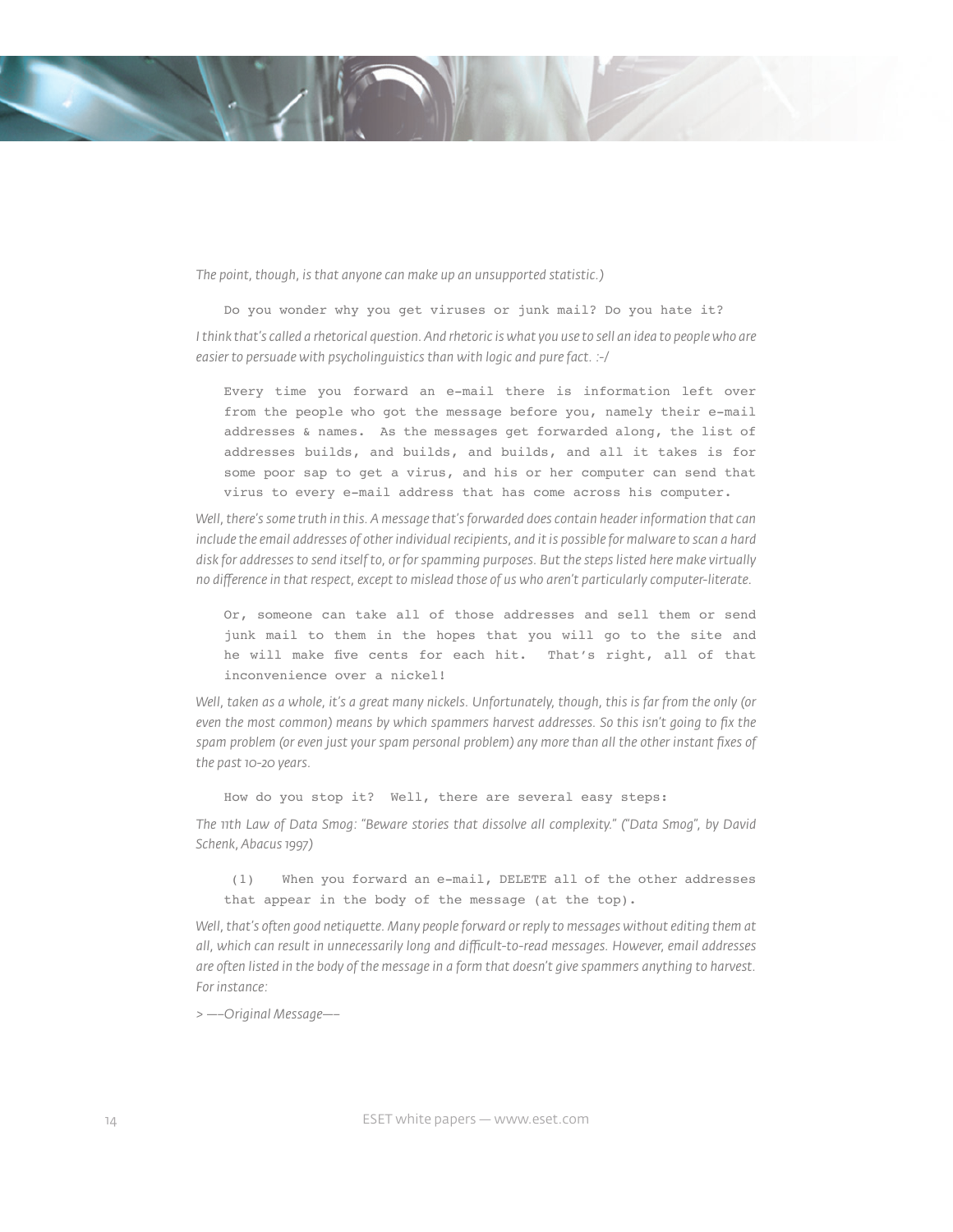

- *> From: David Harley*
- *> Sent: 07 March 2008 10:28*
- *> Subject: bcc test*

That's right, DELETE them. Highlight them and delete them, backspace them, cut them, whatever it is you know how to do. It only takes a second.

*And it leaves the headers intact, so it may not help at all in making the message less useful to spammers. But at least it shortens the message, and, if you're careful about what you delete, may make it more readable.*

*If you want to strip the superfluous addresses from the headers, the easiest way is to paste the parts of the message you want to forward into a new message. By the way, if you're not familiar with email headers, here's a shortened version of a set of typical message headers (with some of the detail edited).*

| Received: from A_PC ( [xxx.xxx.xxx.xxx]) |  |  |  |
|------------------------------------------|--|--|--|
|------------------------------------------|--|--|--|

| by mx.google.com with ESMTPS id<br>d38sm3486984and.17.2008.03.04.07.19.37              |
|----------------------------------------------------------------------------------------|
| (version=SSLv3 cipher=RC4-MD5);                                                        |
| Tue, 04 Mar 2008 07:19:39 -0800 (PST)                                                  |
| Reply-To: <someone@somewhere.com></someone@somewhere.com>                              |
| From: "Joe Bloggs" <someone@somewhere.com></someone@somewhere.com>                     |
| To: "Josephine Bloggs" <someoneelse@somewhereelse.com></someoneelse@somewhereelse.com> |
| X-ASG-Orig-Subj: FW: News                                                              |
| <b>Subject: FW: News</b>                                                               |
| Date: Tue, 4 Mar 2008 15:19:30 -0000                                                   |
| Message-ID: <005801c87e0b\$25dc6540\$4101a8c0@DAVID>                                   |
| <b>MIME-Version: 1.0</b>                                                               |
| Content-Type: multipart/alternative;                                                   |
| boundary="--=_NextPart_000_0059_01C87E0B.25DC6540"                                     |
| X-Mailer: Microsoft Office Outlook 11                                                  |
| You MUST click the "Forward" button first and then you will have full                  |
| editing capabilities against the body and headers of the message.                      |
| If you don't click on "Forward" first, you won't be able to edit the                   |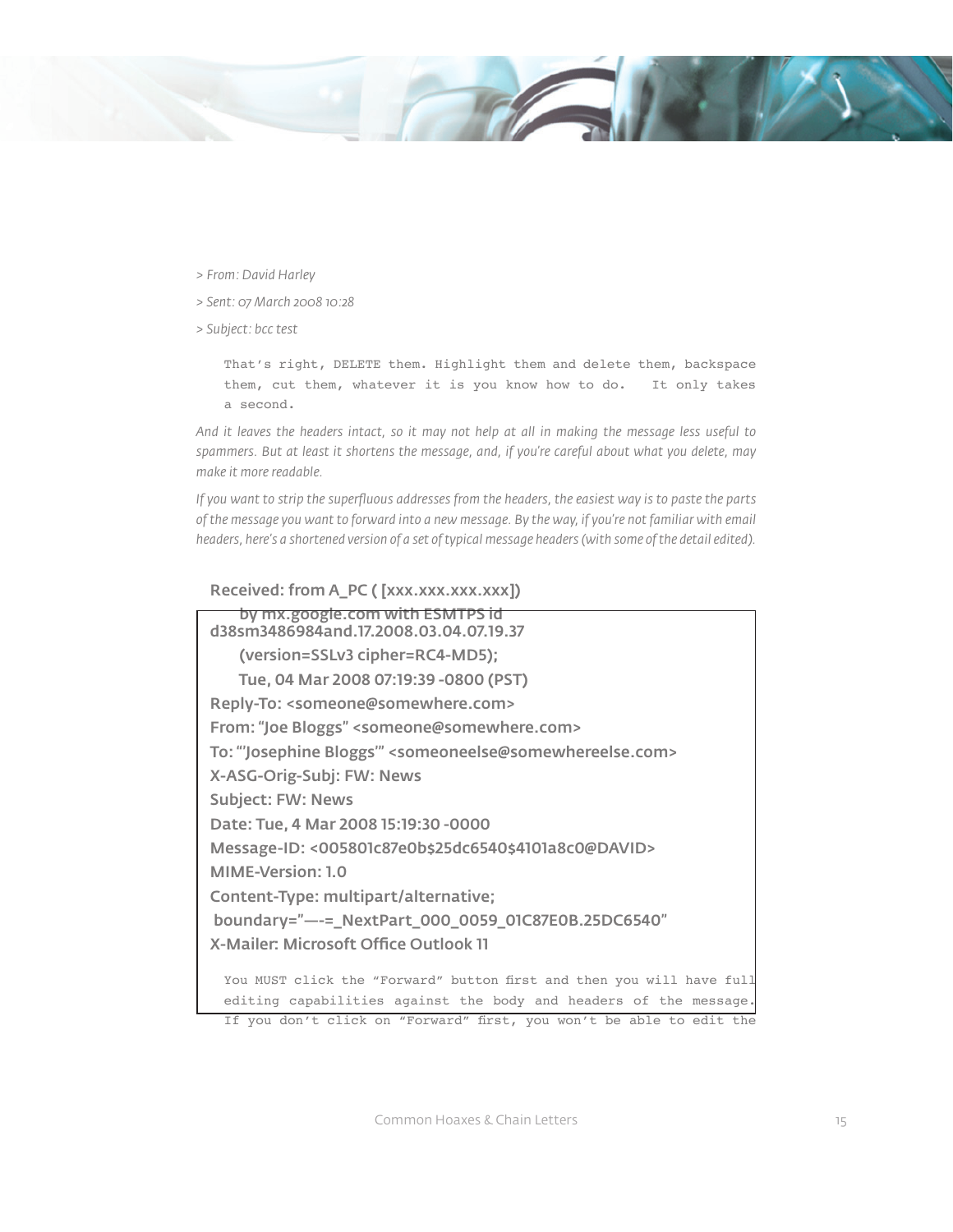message at all.

*Well, it's true you can't usually edit the original of a message that you've received until you forward it, reply to it etc.*

 (2) Whenever you send an e-mail to more than one person, do NOT use the To: or Cc: fields for adding e-mail addresses.

*What the writer doesn't seem to have remembered is that often you actually want to share address information with other trusted recipients! Also, blind copied mail can actually confuse the recipient.*

Always use the BCC: (blind carbon copy) field for listing the e-mail addresses. This is the way the people you send to will only see their own e-mail address.

*That isn't automatically a good rule for every occasion. For a start, it's exactly what a lot of spam messages do, which means that some crude fi lters may automatically reject it. Furthermore, it doesn't make the slightest difference in terms of discouraging spam if you forward mail in sensible quantities to appropriate people.*

If you don't see your BCC: option click on where it says To: and your address list will appear. Highlight the address and choose BCC: and that's it, it's that easy.

*That depends on which mail client you use, actually. But it does (kind of) happen if you use Outlook, give or take a menu or two and one or two other variables.*

When you send to BCC: your message will automatically say "Undisclosed Recipients" in the "TO:" field of the people who receive it.

*There's nothing automatic about it. It depends on a number of variables. This may cast doubt on the "expertise" of the person who wrote this. But maybe the point is to appear authoritative, rather than informative?*

 (3) Remove any "FW :" in the subject line. You can re-name the subject if you wish or even fix spelling.

*Hopefully, someone will explain to me how this reduces virus/spam dissemination. What am I missing?*

 (4) ALWAYS hit your Forward button from the actual e-mail you are reading.

*Well, that's one way of getting to edit it, but ALWAYS is a BIG WORD.*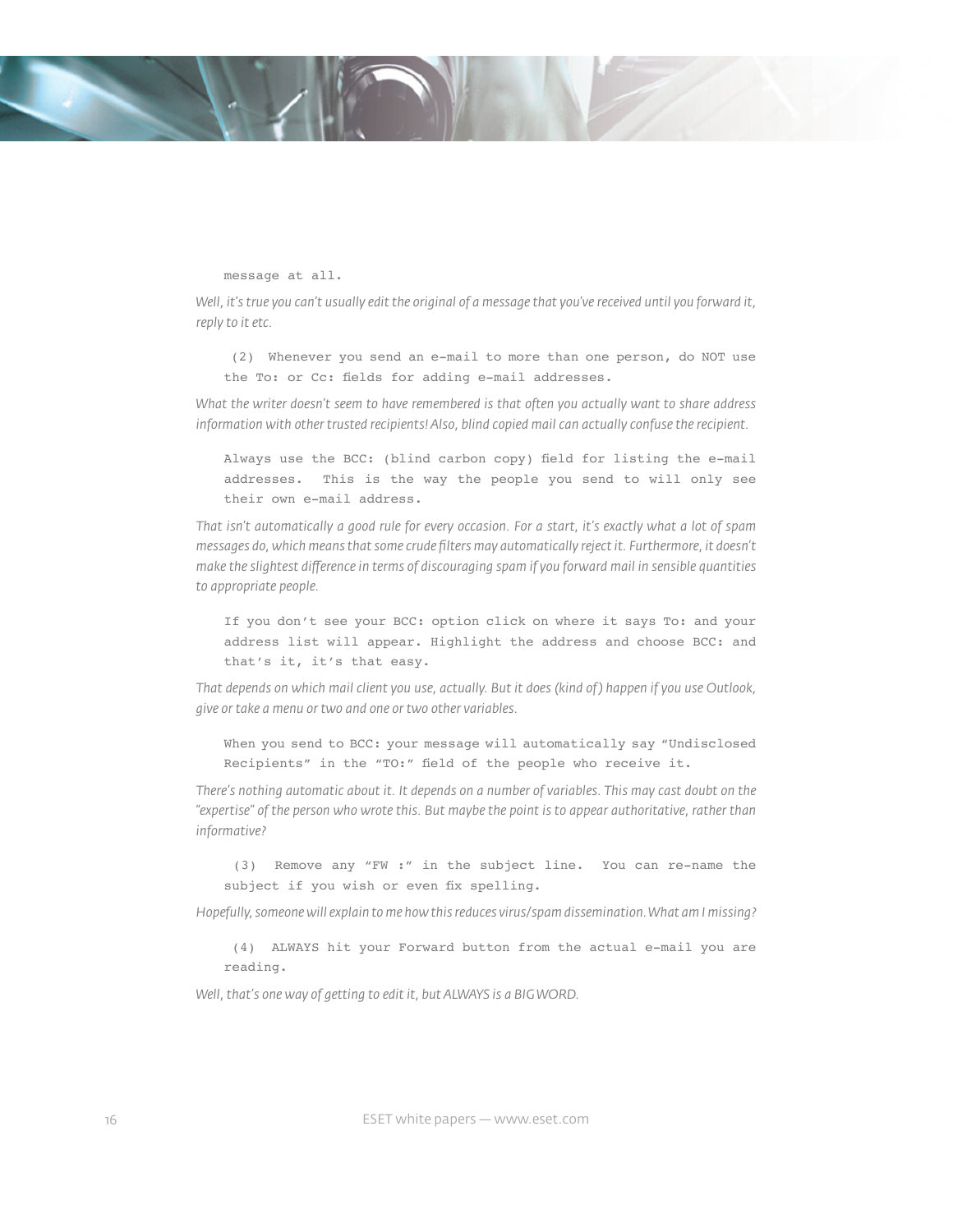Ever get those e-mails that you have to open 10 pages to read the one page with the information on it? By Forwarding from the actual page you wish someone to view, you stop them from having to open many e-mails just to see what you sent.

*That's a netiquette issue. Perhaps this is one of those instances of a hoax mail intended to reinforce "good" practice, but unless we get the chance to talk to the anonymous originator, we may never really know. Certainly it would be nice if people sometimes removed the unnecessary bits of email they reply to or forward, which I presume is the message that this slightly confusing sentence was meant to convey.*

(5) Have you ever gotten an email that is a petition?

*Of course I have. A few of them have constituted serious chain letter hassle, and they're not generally a good idea. There's a place for electronic petitions, but not in the form of chain letters, which are hardly*   $e$ ver justified.

It states a position and asks you to add your name and address and to forward it to 10 or 15 people or your entire address book. The email can be forwarded on and on and can collect thousands of names and email addresses.

That's a rough and ready definition of a chain message. I'll come back to that thought at the end.

A FACT: The completed petition is actually worth a couple of bucks to a professional SPAMMER because of the wealth of valid names and email addresses contained therein.

*So such a petition is (1) a professional spamming exercise (2) only going to make a couple of bucks*  difference to the spammer? Hmmm...

*However, I have seen chain letters that appeared to be intended for address-harvesting purposes.*

If you want to support the petition, send it as your own personal letter to the intended recipient. Your position may carry more weight as a personal letter than a laundry list of names and email address on a petition. (Actually, if you think about it, who's supposed to send the petition in to whatever cause it supports? And don't believe the ones that say that the email is being traced, it just ain't so!)

*Certainly there are problems administering a petition by email: it may be much better to do it by way of a web form, for instance.*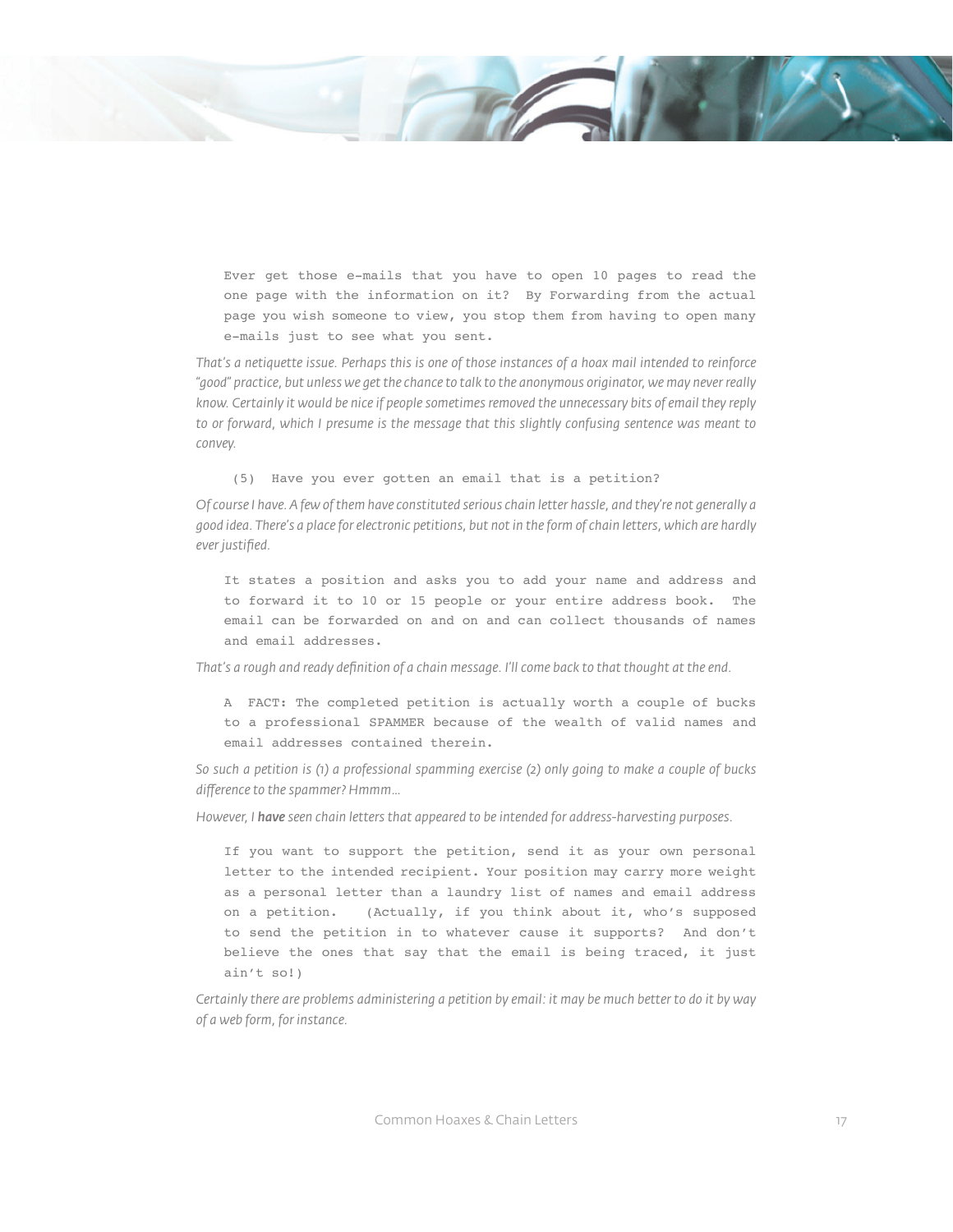(6) One of the main ones I hate is the ones that say that something like, "Send this email to 10 people and you'll see something great run across your screen." Or, sometimes they'll just tease you by saying something really cute will happen. IT AINT GONNA HAPPEN!!!!!

*Poor cynical chap. People are always sending me cute stuff. I don't always want them to, but that's another issue.*

 (Trust me, I'm still seeing some of the same ones that I waited on 10 years ago!) I don't let the bad luck ones scare me either, they get trashed. (Could be why I haven't won the lottery??)

*Those "if you don't forward this you'll have bad luck" messages are sometimes referred to as "St Jude letters", after a particular example: Richard Dawkins, among others, has written about them in some detail. They are, in fact, pointless and mildly evil…*

(7) Before you forward an Amber Alert, or a Virus Alert, or some of the other ones floating around nowadays, check them out before you forward them. Most of them are junk mail that's been circling the net for YEARS! Just about everything you receive in an email that is in question can be checked out at Snopes. Just go to www.snopes.com/

*As it happens, www.snopes.com is an excellent resource. I recommend it. But you need to read the articles properly…*

Its really easy to find out if it's real or not.

*Unless it's a new hoax (they all have to start from somewhere, and no anti-hoax site has managed to catch every hoax that's around). Furthermore, hoaxers can be quite inventive: it sometimes takes signifi cant research to establish truth or falsity, even for an expert.*

If it's not, please don't pass it on.

*Even if it is, it's rarely appropriate to pass on a warning to everyone you know. Well-administered corporate institutions usually forbid anyone to pass on warnings themselves unless explicitly authorized to.*

So please, in the future, let's stop the junk mail and the viruses. *If only it were that easy…*

Finally, here's an idea!!! Let's send this to everyone we know (but strip my address off first, please). This is something that SHOULD be forwarded.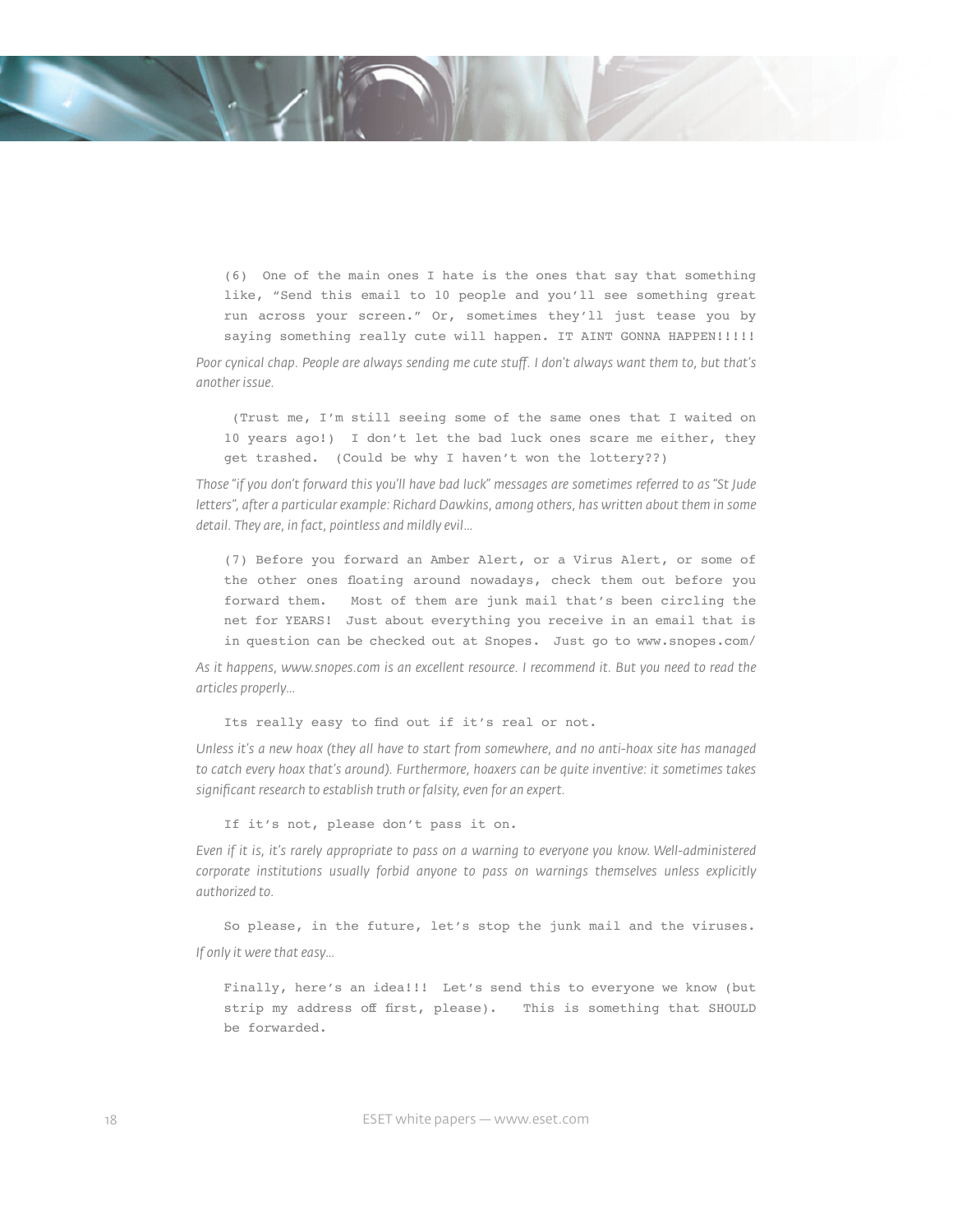

*BANG!!!! Credibility blown to blazes... After all that, it's just another chain letter, no different to all the other chain letters the author is railing against.*

*Err… No. It isn't something that SHOULD be forwarded, thank you. Even if it were much better advice than it actually is, chain letters that turn up again and again don't usually make up in usefulness for the irritation they cause…]*

*Here's an idea. Let's not forward this after all.*

#### Other Resources

If you can't find information here on a chain letter or suspected hoax, or simply wish to report it, feel free to forward it to hoaxchecker@gmail.com for a "true or false?" response.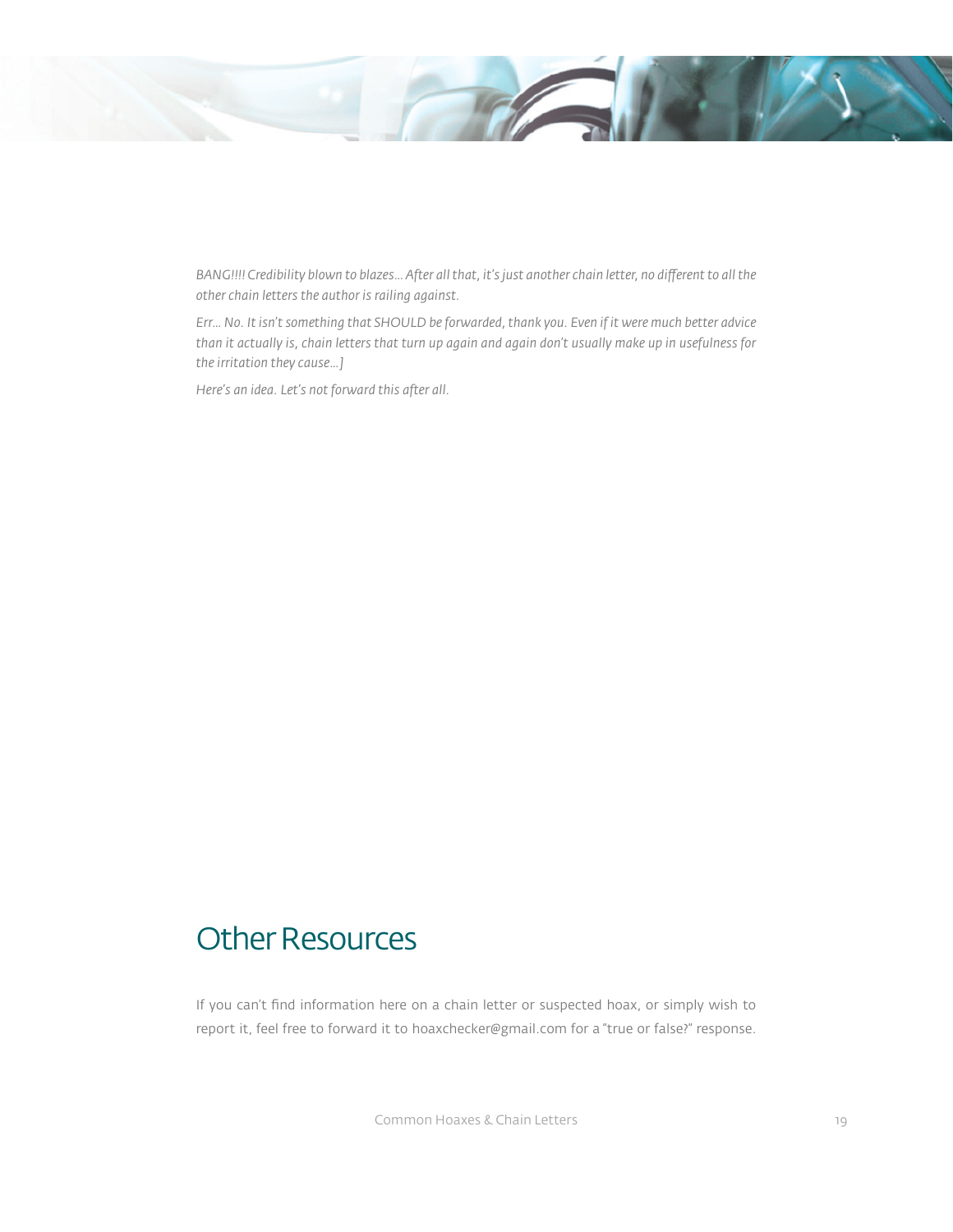

There are, of course, many other resources you can try. About.com Urban Legends page: http://www.urbanlegends.about.com/ Break The Chain: http://www.breakthechain.org/ Chain letter information page (lots of links and information on pyramid-type chain letters) http://www.cs.rutgers.edu/%7Ewatrous/chain-letters.html Hoaxbusters.org "The Big List": http://hoaxbusters.org/ Korova "Hoax du Jour": http://www.korova.com/virus/hoax.htm TruthOrFiction.com: http://www.truthorfiction.com/ Rob Rosenberger's hoax and commentary page: http://www.vmyths.com Urban legends page: http://www.snopes.com/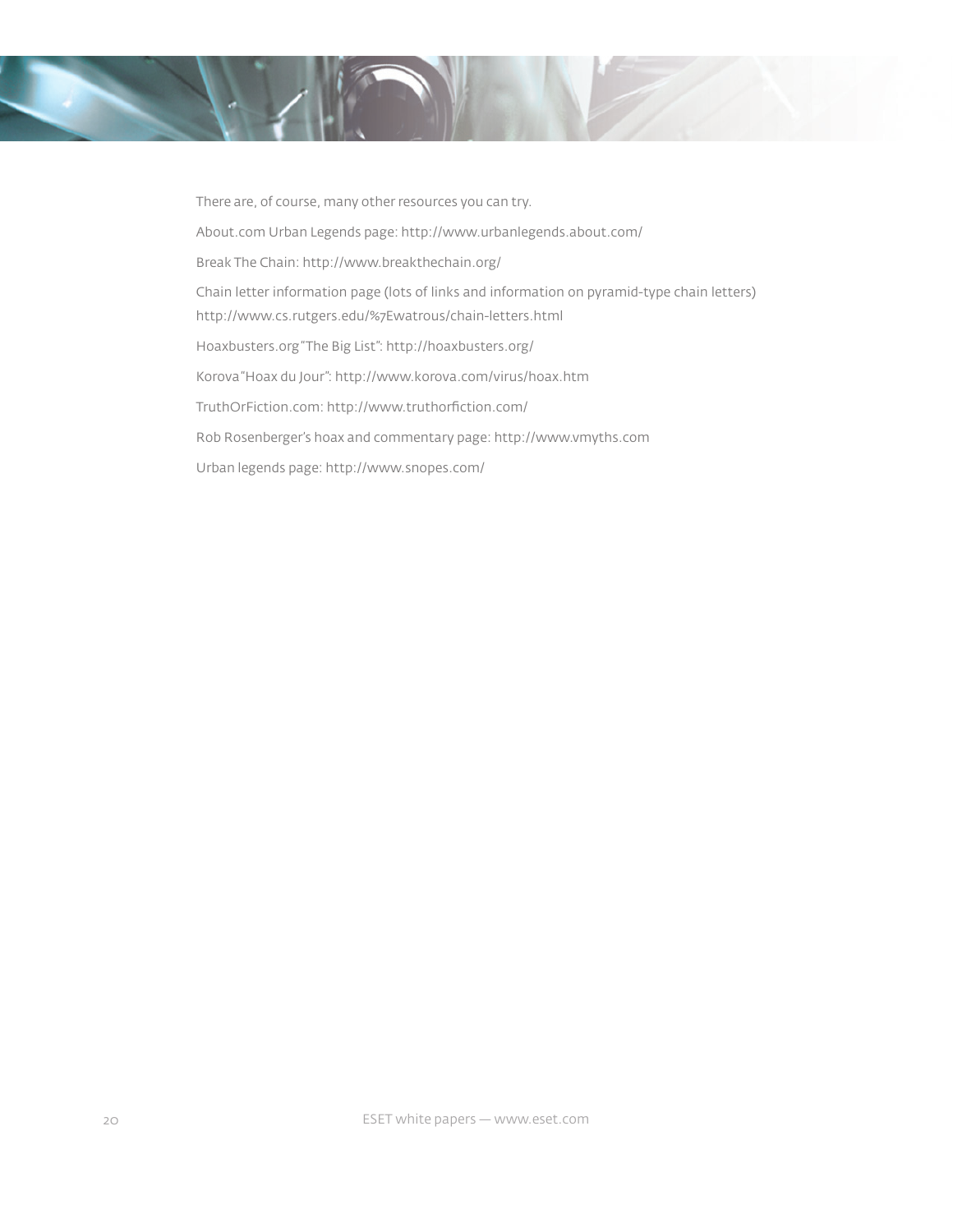